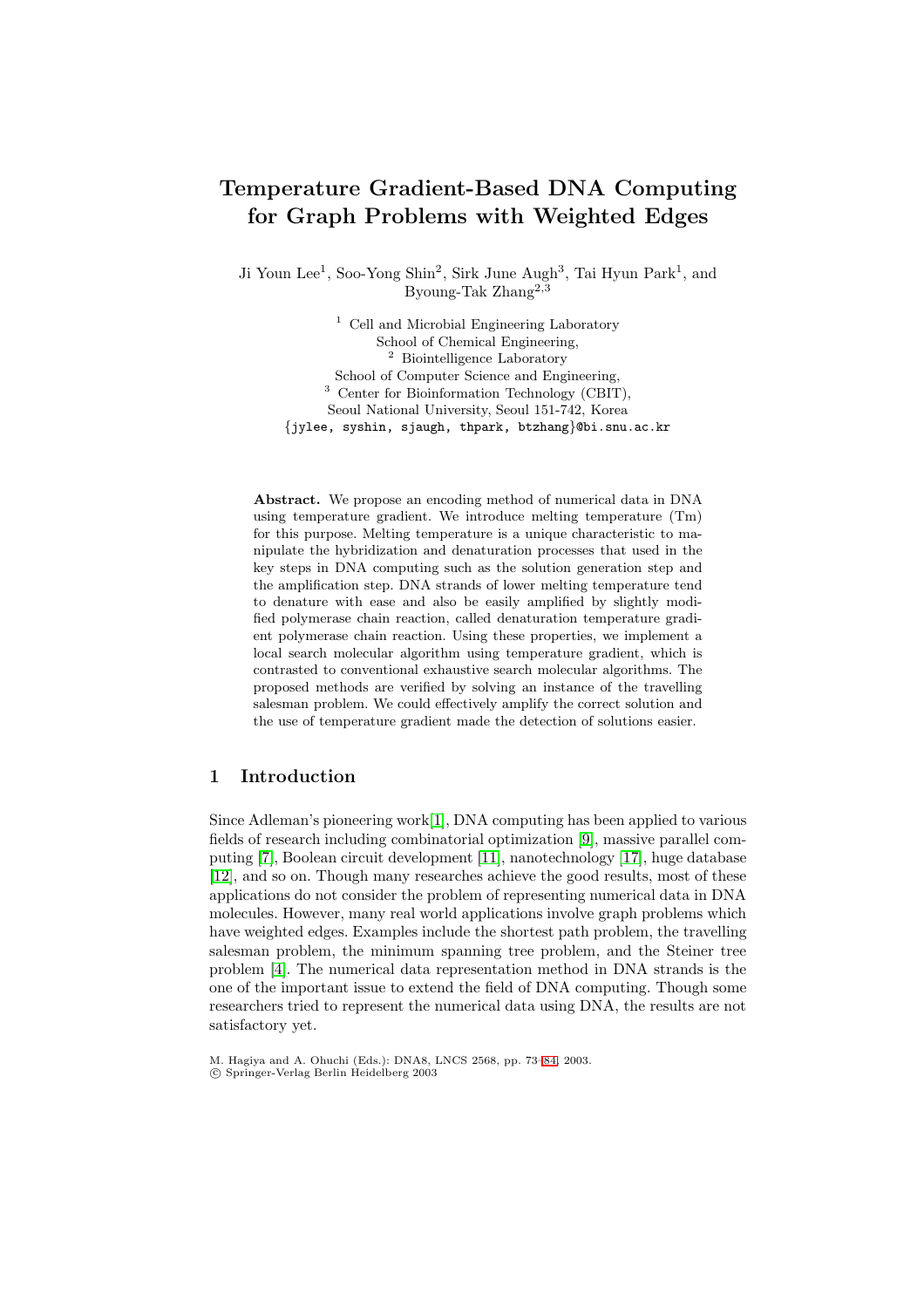In this paper, we propose a novel encoding method that uses temperature gradient to overcome the drawbacks of the previous works. We represent the numerical data using melting temperature gradient, and implement a local search molecular algorithm with the temperature gradient method. The travelling salesman problem (TSP) is used as a benchmark problem for the proposed technology. TSPs are interesting in that their solution requires representing the path weights. This is contrasted with the Hamiltonian path problem where the connection cost is binary. Our bio-lab experiments show that the correct DNA strands are effectively amplified and the detection of optimal solutions made easier.

In Section 2, we describe the molecular encoding of numerical data in DNA molecules. Section 3 explains the molecular algorithm and experimental procedure for solving TSP. Section 4 presents the results and discusses them. The conclusions are drawn in Section 5.

# **2 Molecular Encoding for Edge Weights of Graph**

# **2.1 Previous Encoding Methods**

Firstly, Narayanan and Zorbalas proposed DNA algorithms to solve travelling salesman problems [\[8\]](#page-11-7). Their method makes the length of weight sequences proportional to the edge costs in the edge sequences. This method is inefficient in representing a wide range of weights because, in some cases, one edge sequence with a high weight must be very long. For the same reason, it is also inefficient to represent real values. In addition, the fact that larger weights are encoded as longer sequences is contrary to the biological fact; the longer the sequences are, the more likely they hybridize with other DNA strands, though we have to find the shortest DNA strands.

Yamamura et al. proposed a concentration control method to represent the weights [\[18\]](#page-11-8). The concentration of each DNA is used as input and output data, i.e. the numerical data is encoded by concentrations of DNAs. This method enables local search among all candidate solutions instead of exhaustive search. However, the concentration control method has some drawbacks in detecting the solutions. One cannot be sure that the most intensive band (in the gel) has the optimal solutions, because the most intensive band can be made by a number of partial non-optimal solutions with low concentration rather than optimal solutions with high concentration. In addition, it is technically difficult to extract a single optimal solution from the most intensive band.

In previous work [\[15\]](#page-11-9), we proposed a method for representing real-values in fixed-length DNA strands using GC contents. Edge sequences contain two components: link sequences and weight sequences. The weight of edges is represented by varying the amount of  $A/T$  pairs and  $G/C$  pairs in weight sequences. Since there are two hydrogen bonds formed between A and T and three hydrogen bonds between G and C, the hybridizations between the G/C pairs are preferred to those between A/T pairs. Therefore, the search procedure can be guided by including more  $A/T$  pairs to higher weight sequences and more  $G/C$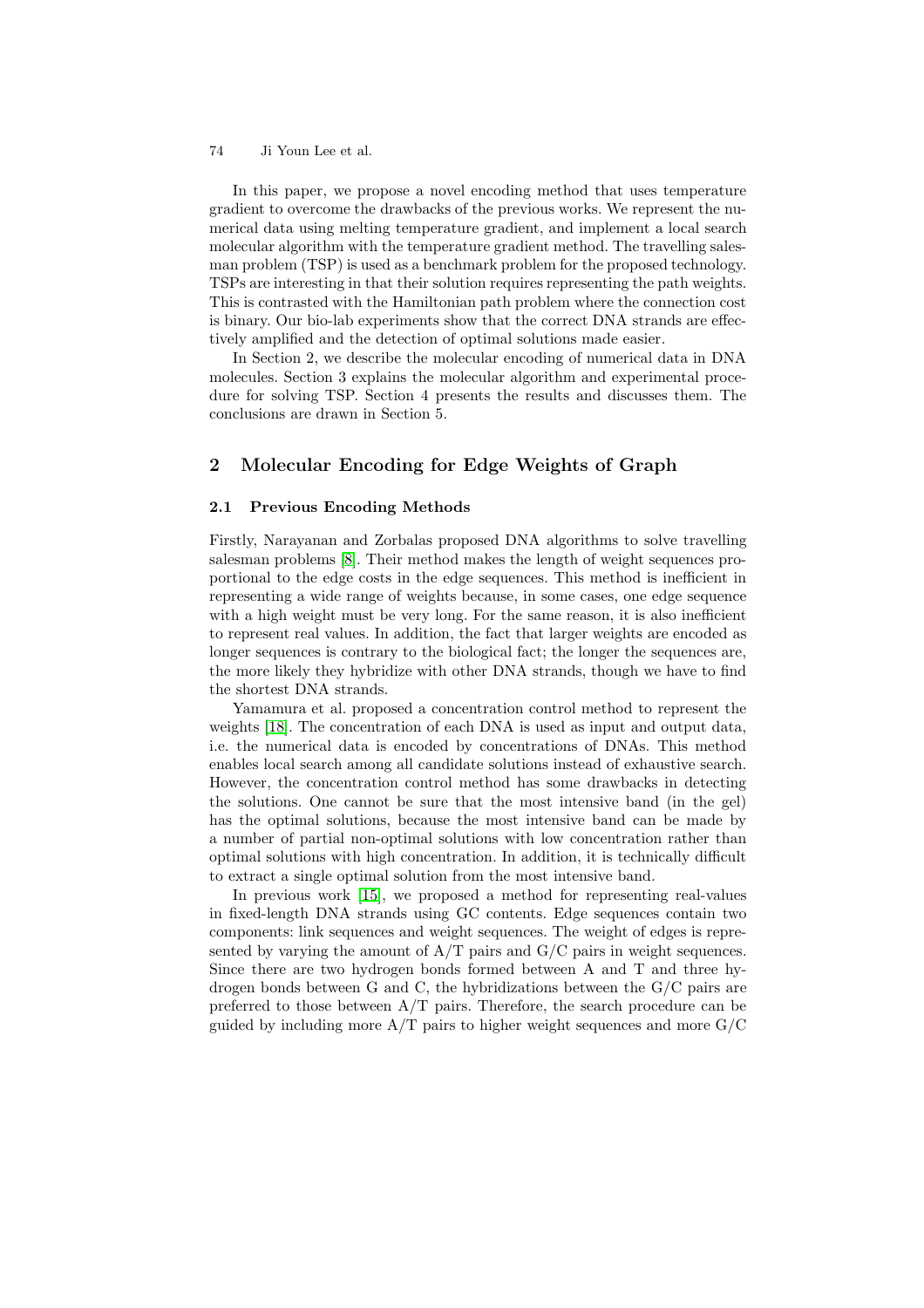pairs to smaller weight sequences. And we verified our method by the computer simulation.

#### **2.2 Melting Temperature Control Encoding**

Based on previous work, we improve the weight representation method by allowing the hybridization process to be controlled by melting temperature. Though the number of hydrogen bonds is an important factor deciding the thermal stability of DNA strands, it is not the only one. The melting temperature (Tm) is the more direct characteristic of the stability of the DNA hybrid and Tm is determined by more complex function consists of various factors including GC content. So, we adopt a melting temperature to encode the DNA strands.

Many methods have been proposed to determine the Tm value of DNA duplex. In the absence of destabilizing agents, like formamide or urea, Tm depends on three major parameters: the GC content and thermodynamic factors, the strand concentration, and the salt concentration. If we ignore the reaction conditions, Tm only depends on the GC content and thermodynamic factors. The classical method is using GC content, salt concentration, and the length [\[16\]](#page-11-10). But recently a statistical method using the thermodynamic parameters such as  $\Delta H$ and  $\Delta S$  is proposed [\[5,](#page-11-11) [10\]](#page-11-12). The latter model is known as the nearest-neighbor (NN) model that is more accurate and applicable to DNA duplex up to 108 bp.

We use both the GC content method and the nearest-neighbor method to calculate the Tm. If the sequences are short, the NN method is used, otherwise the classical method is mainly applied. Though Tm of the DNA duplex up to 108 bp can be accurately determined by the NN method, Tm of the longer DNA strands formed after hybridization and ligation depends on the classical method rather than the NN method.



<span id="page-2-0"></span>**Fig. 1.** Graph for the travelling salesman problem (left) and its example of encoding in DNA (right). The vertex sequence is  $5' \rightarrow 3'$  and the edge sequence is  $3' \rightarrow 5'$ . The optimal path for this problem is  $0 \rightarrow 1 \rightarrow 2 \rightarrow 3 \rightarrow 4 \rightarrow 5 \rightarrow 6 \rightarrow$  $0^{\prime}$ .

The melting temperature control encoding scheme is illustrated for the travelling salesman problem in Fig. [1.](#page-2-0) Basic representation is similar to Adleman's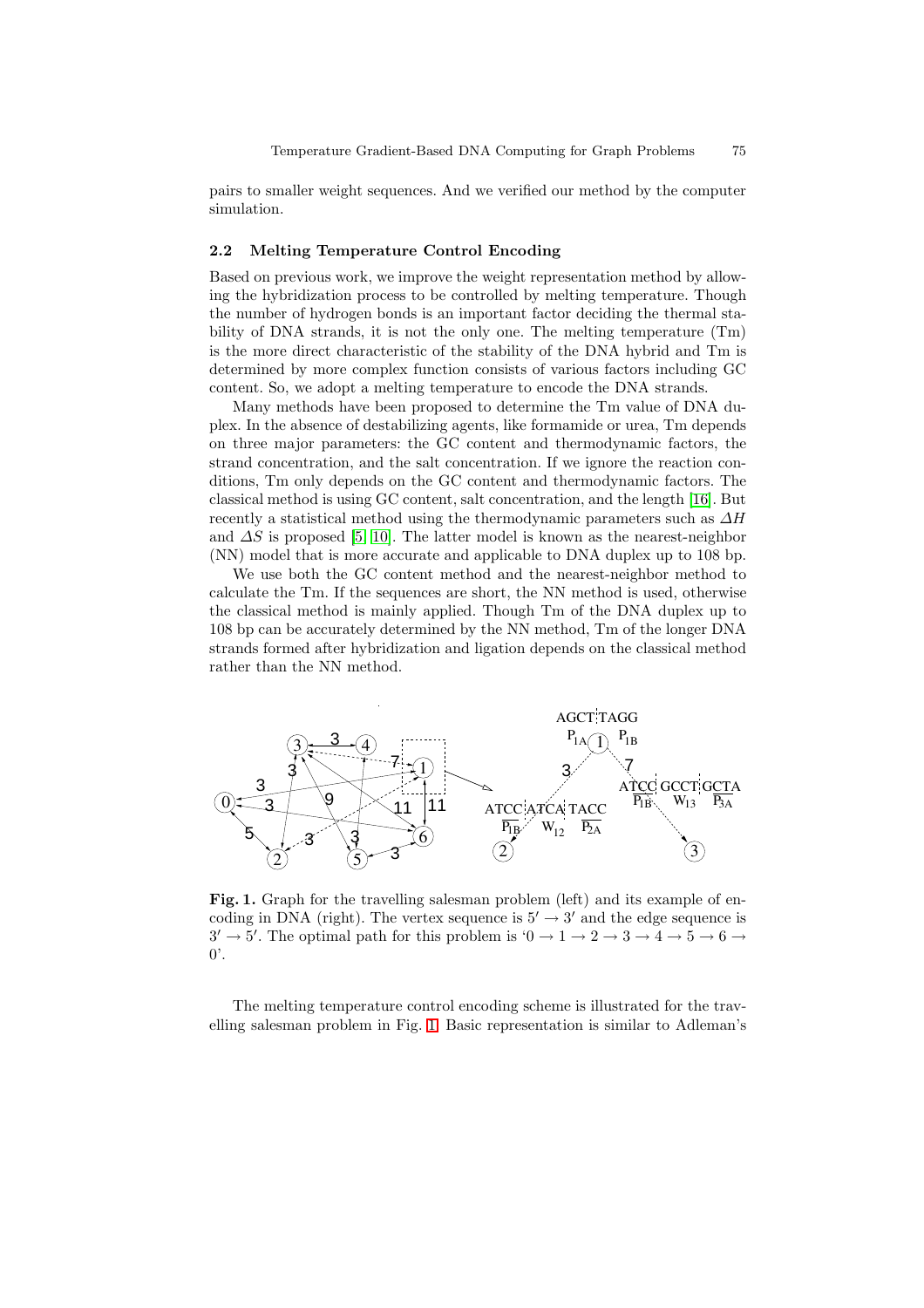method [\[1\]](#page-10-0). The difference is that edge sequences have the weight sequence part in the middle of their sequences,  $W_{12}$ ,  $W_{13}$  (Refer to the right part of Fig. [1\)](#page-2-0). To design the sequences for weighted-graph problems using the proposed method, the vertex sequences are designed firstly. Each vertex sequence is designed to have a similar Tm using both the nearest-neighbor and the classical method. That is why the vertex sequences should not affect the hybridization fidelity. Then, the edge sequences are generated. The edge sequence consists of the two parts such as the link sequence  $(\overline{P_{1B}}, \overline{P_{2A}}, \overline{P_{3A}})$  and the weight sequence  $(W_{12},$  $W_{13}$ ). This scheme is motivated from [\[9\]](#page-11-0). The link sequences are based on the vertex sequences to be linked and have also a similar Tm, since the link sequences of the edge sequences are decided by the vertex sequence. The weight sequences are designed to have a various Tm according to their representative cost. To produce more variation in generating low cost paths, the weight sequences with smaller weights have a lower Tm. If DNA strands have a lower Tm, it can be easily denatured and also easily amplified by denaturation temperature gradient polymerase chain reaction. For example, as shown in Fig. [1,](#page-2-0) the first part  $(P_{1B})$ of the edge sequence is complementary to the last half  $(P_{1B})$  of the starting vertex sequence. And the last part  $(P_{2A})$  is complementary to the first half of the ending vertex sequence  $(P_{2A})$ . The weight sequence  $W_{12}$  with cost 3 contains more  $A/T$  pairs than the weight sequence  $W_{13}$  with cost 7 to lower the Tm.

# **2.3 Travelling Salesman Problems**

We selected travelling salesman problem as a benchmark. The travelling salesman problem (TSP) is to find a minimum weight (cost) path for a given set of vertices (cities) and edges (roads). In addition, the solution path must contain all the cities given, each only once, and begin from the specified city to which the tour ends [\[4\]](#page-11-5). We solve the TSP with 7 nodes, 23 edges and 5 weights as shown in Fig. [1.](#page-2-0) For convenience, we represent the weights by decimal numbers such as 3, 5, 7, 9, and 11. The example of DNA sequences for solving TSP is shown in Table [1.](#page-4-0) These sequences are generated by the NACST sequence generator  $(NACST/Seq)$  [\[6\]](#page-11-13).

The sequences are generated to prevent mis-hybridization and unexpected secondary structure using seven constraints such as similarity, H-measure, Hmeasure in the 3'-end, GC ratio, continuity, the unexpected secondary structure, and melting temperature  $[14, 13]$  $[14, 13]$ . For the vertex sequences, Tm ranges  $55^{\circ}$ C to  $60^{\circ}$ C using the NN model with  $1M$  salt concentration and  $10nM$  oligomer concentration, GC content is restricted to 50%, the unexpected secondary structure such as hairpin formation is prohibited. In the weight sequences, Tm is increased by the cost; GC content is varied from 30% to 70% (see Table [1\)](#page-4-0). To avoid the extreme case, i.e. the sequence consists of all C or G, we set the range as 30%  $\sim$  70%. As the result of evolutionary algorithms, NACST/Seq assigns the 30% to weight 3, 40% to weight 5, and so on. NACST/Seq increases GC content by 10%, as the weight is increased by two. After hybridization and ligation, the long sequences are generated which are not fit to the NN model. Therefore, evolutionary algorithm changed the GC ratio more precisely than melting temperature.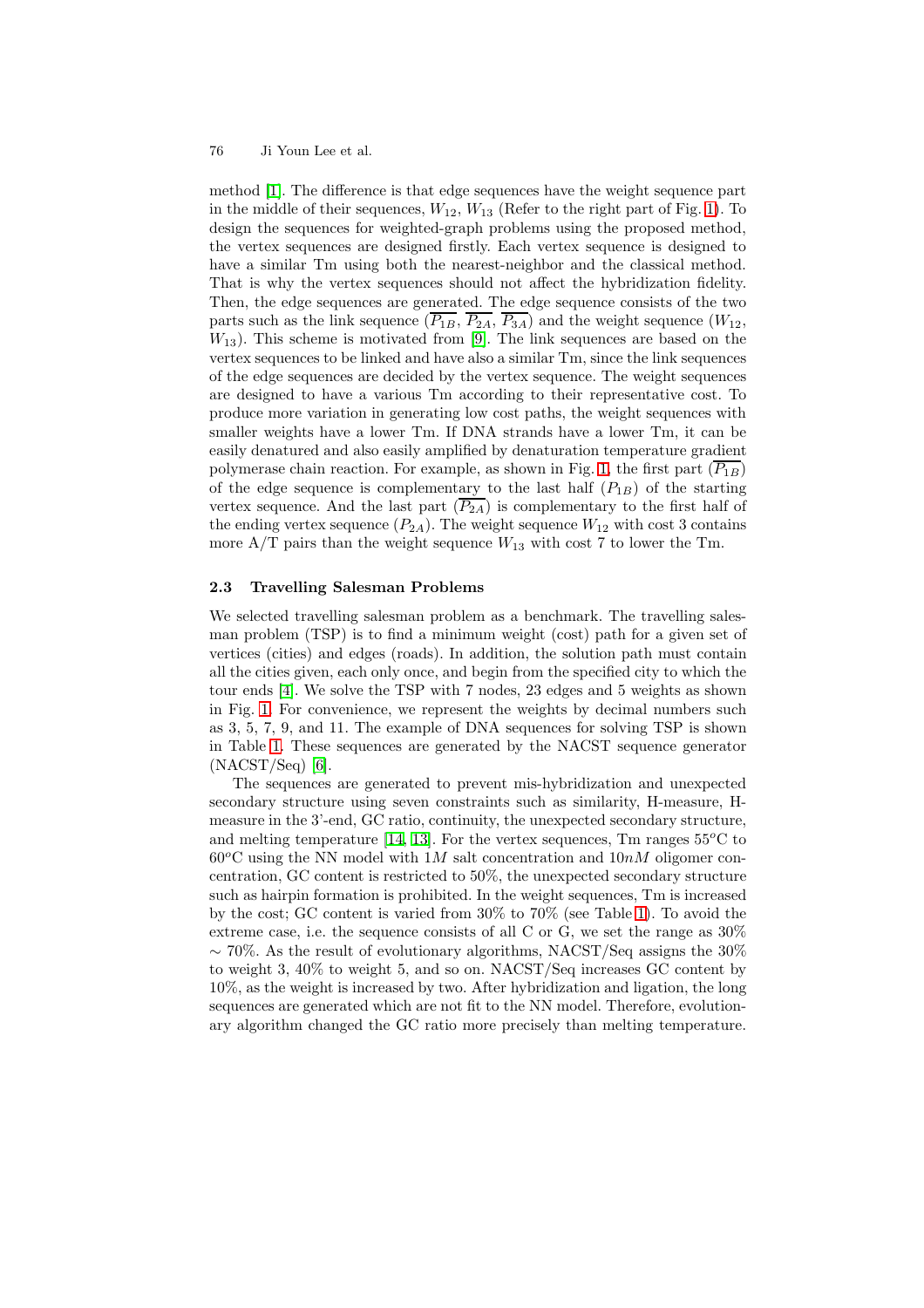| Vertex sequences |                                |       |     |
|------------------|--------------------------------|-------|-----|
| No.              | Sequence $(5' \rightarrow 3')$ | Tm    | GC% |
| 0                | AGGCGAGTATGGGGTATATC           | 60.73 | 50  |
| 1                | CCTGTCAACATTGACGCTCA           | 59.24 | 50  |
| $\overline{2}$   | TTATGATTCCACTGGCGCTC           | 59.00 | 50  |
| 3                | ATCGTACTCATGGTCCCTAC           | 56.81 | 50  |
| $\overline{4}$   | CGCTCCATCCTTGATCGTTT           | 58.13 | 50  |
| 5                | CTTCGCTGCTGATAACCTCA           | 59.44 | 50  |
| 6                | GAGTTAGATGTCACGTCACG           | 56.97 | 50  |
| Weight sequences |                                |       |     |
| Edge cost        | Sequence $(5' \rightarrow 3')$ | Tm    | GC% |
| 3                | ATGATAGATATGTAGATTCC           | 47.89 | 30  |
| 5                | GGATGTGATATCGTTCTTGT           | 54.62 | 40  |
|                  | GGATTAGCAGTGCCTCAGTT           | 58.37 | 50  |
| 9                | TGGCCACGAAGCCTTCCGTT           | 64.51 | 60  |
| 11               | GAGCTGGCTCCTCATCGCGC           | 68.88 | 70  |

<span id="page-4-0"></span>**Table 1.** Vertex sequences and weight sequences for TSP. Tm is calculated by the NN method with  $1M$  salt concentration and  $10nM$  oligomer concentration.

Additionally, the higher weight sequences have higher melting temperatures with the NN method.

# **3 Molecular Algorithms for TSP**

# **3.1 Previous Work**

Most of the existing DNA computing methods to solve combinatorial optimization problems are similar to Adleman's in several ways. First, all possible solutions are generated and then the correct solutions among them are selected. Also the previous works [\[8,](#page-11-7) [15,](#page-11-9) [18\]](#page-11-8) on travelling salesman problems or shortest path problems are similar to each other. They only differ in their weight encoding schemes such as sequence length, GC content, and strand concentration. The former two studies were not verified by lab experiments, the last method is proved by lab experiments, though the results are not satisfactory. And last method [\[18\]](#page-11-8) gives a bias to search space by concentration control.

# **3.2 Temperature Gradient Algorithms**

In order to utilize the massive parallelism of biochemical materials and to guide search space, it is useful to give some biases in the experimental steps. For this purpose, we give some constraints in DNA concentration and the PCR step. By varying the concentration of each oligomer strands [\[18\]](#page-11-8), we can generate more paths that contains a smaller sum of weights.

Also by modifying the PCR protocol, we can specifically amplify and detect the correct solution easier. DNA strands of low melting temperature can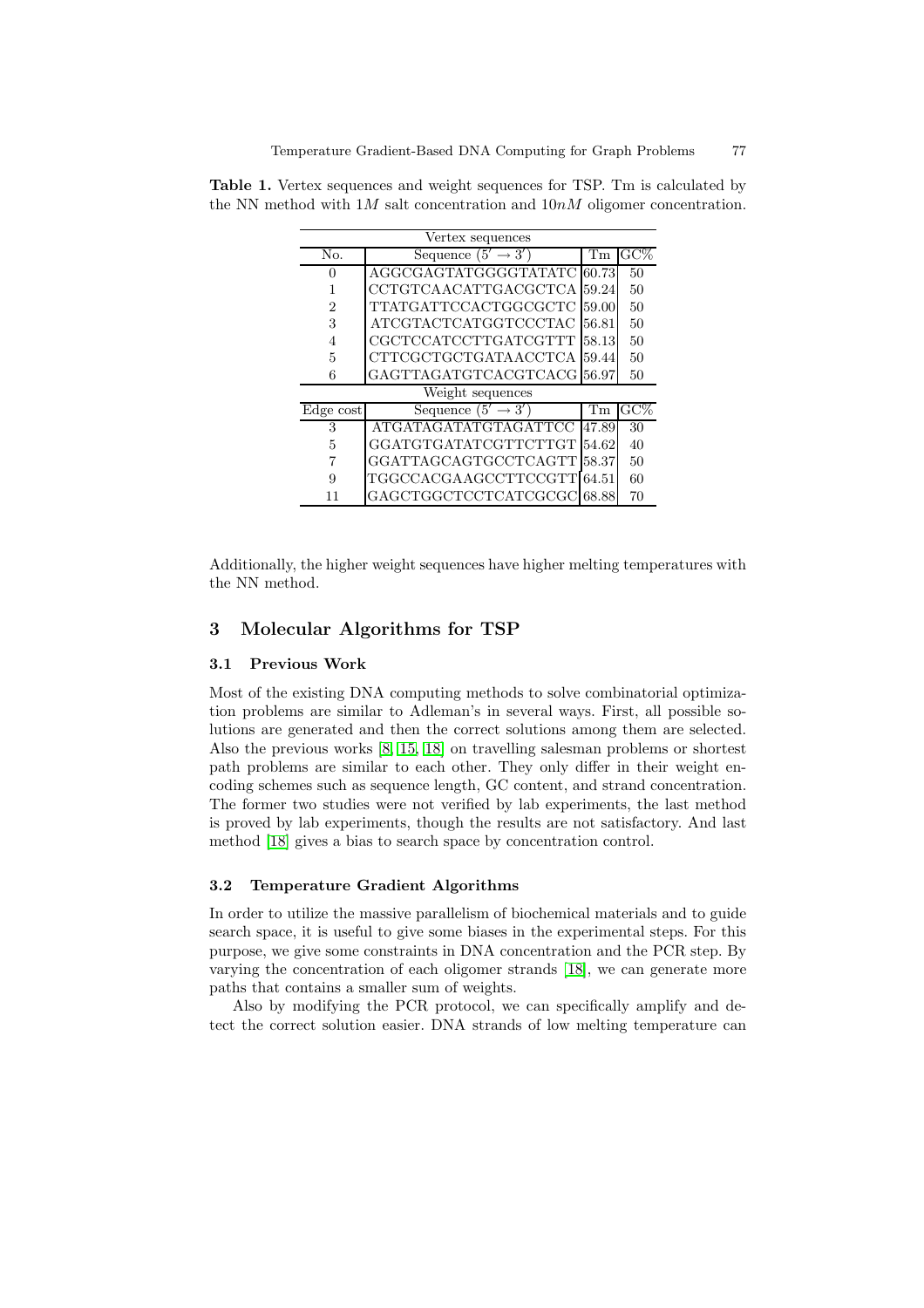be more strongly amplified in PCR by varying the denaturation protocol. Usually, we vary the annealing temperature to optimize the reaction condition. But by denaturing the dsDNA in the lower temperature in the starting cycles and gradually increasing the denaturation temperature, we can specifically amplify the DNA strands with a lower melting temperature. So we can amplify the correct solutions more than other solutions that have the same length but a higher melting temperature.

The whole procedure to solve TSP is shown in Fig. [2.](#page-5-0) In step 1, we generate the solution set. Steps 2  $\sim$  5 find the solution satisfying the restrictions (the starting vertex is the same as the end vertex). Step 6 separates the sequences visiting all vertexes. In steps  $7 \sim 8$ , we amplify the solutions based on its path cost and find the optimal solution. Finally, we check the path of the solution.



<span id="page-5-0"></span>**Fig. 2.** The molecular algorithms for solving TSP.

**Oligomer Synthesis** All 7 vertexes and 5 weights are designed in 20 mer ssDNA as listed in Table 1. And 23 edges in 40 mer ssDNAs are designed according to their vertexes and weight sequences. All oligomers are 5'-phosphorylated. Other 5'-biotinylated vertexes were prepared for affinity-separation. All oligomers were synthesized at Bioneer Co.

**Hybridization and Ligation** Edge and weight oligomers were differently added by their weights. The amount decreased by 20% according to the weight increase by 2, set on the basis of weight 3 as a 100%. Oligomer mixture was heated to 95<sup>o</sup>C and slowly cooled to 20<sup>o</sup>C by 1<sup>o</sup>C per 1 minute, and stored at 4*<sup>o</sup>*C.

Mix  $5\mu l$  of hybridization mixtures and 350 units of T4 DNA ligase (TaKaRa, Japan), ligase buffer (66mM Tris-HCl, pH 7.6, 6.6mM  $MgCl<sub>2</sub>$ , 10mM DTT,  $0.1mM$  ATP), and add  $H<sub>2</sub>O$  to a total volume of  $10\mu l$ . We incubated the reaction mixture for 16 hours at 16*<sup>o</sup>*C.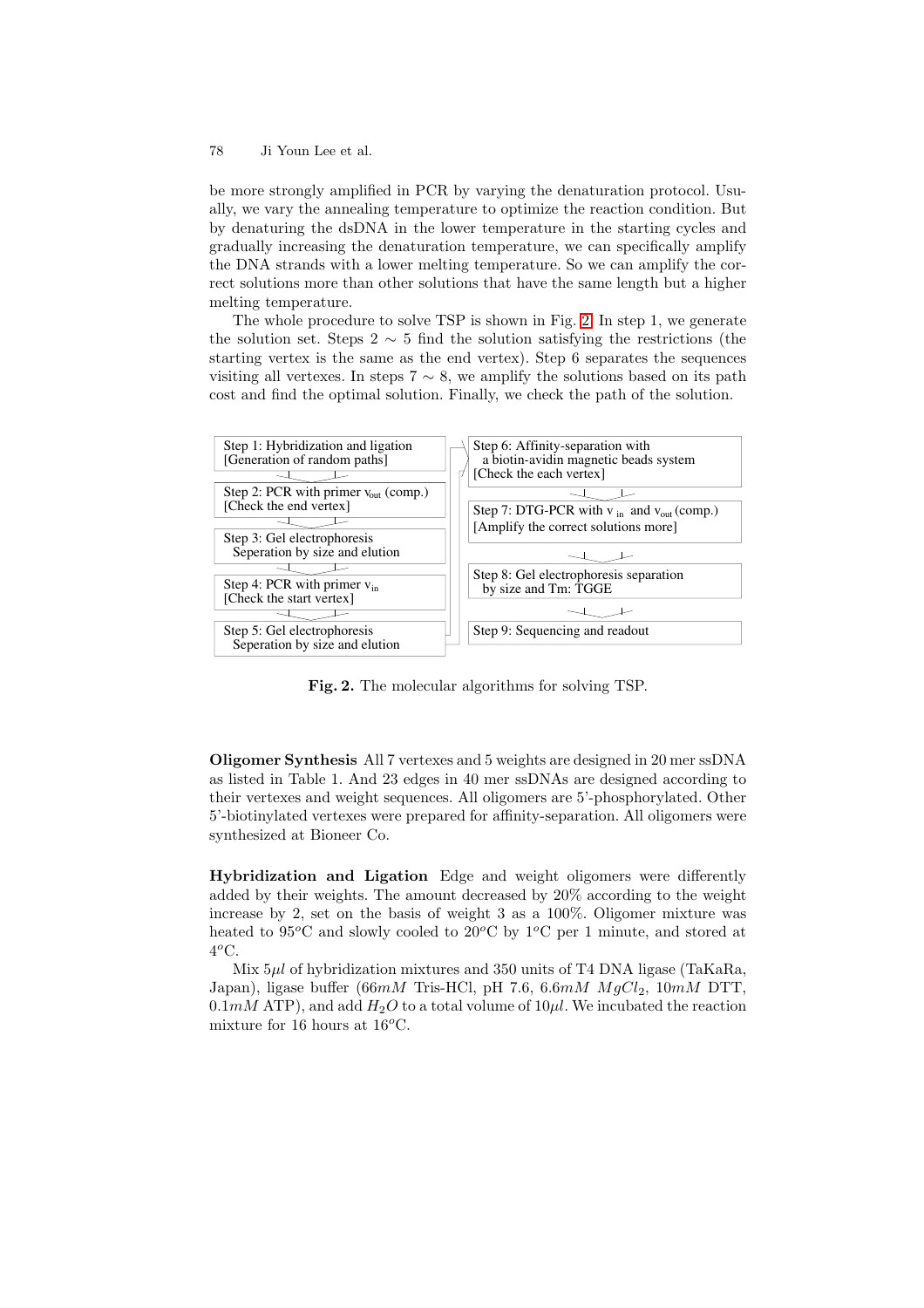**PCR Amplification and Gel Electrophoresis** All PCR amplifications were performed on a PTC-200 DNA Engine (MJ Research, MA, USA). For normal amplification,  $0.5\mu M$  of primer and AccuPower PCR PreMix (Bioneer, Korea) which containing 1 unit of  $Taq$  DNA polymerase in  $10mM$  Tris-HCl, pH 9.0,  $1.5mM$   $MgCl<sub>2</sub>$ ,  $40mM$   $KCl$ ,  $0.25mM$  each dNTP were dissolved to distilled water to a total volume of  $20\mu l$ . And PCR was processed for 34 cycles at 95<sup>o</sup>C for 30 seconds, at  $(Tm-5)$ <sup>o</sup>C for 30 seconds and at 72<sup>o</sup>C for 30 seconds. Initial denaturation and prolonged polymerization was executed for 5 minutes.

All gel electrophoresis were performed with 2% Agarose-1000 (GibcoBRL, NY, USA) in 0.5X tris-borate-EDTA buffer and the gel was ethidium bromide stained. 50bp DNA Ladder (GibcoBRL, NY, USA) was used as a marker.

**Affinity Separation** We roughly followed the affinity separation protocol in the Adleman's experiments. The ssDNA for the affinity purification were produced by replacing the forward primer with 5'-biotinylated analog. The amplified product was annealed to streptavidin paramagnetic particles (Promega, Madison, WI) by incubating in 200 $ml$  of  $0.5\times$  saline sodium citrate (SSC) for 1 hour at room temperature with constant shaking. Particles were washed three times in 300ml of  $0.5 \times$  SSC and then heated to 80<sup>o</sup>C in 100ml of  $ddH_2O$  for 5 minutes to denature the bound dsDNA. The aqueous phase with ssDNA was retained. For affinity separation, 1nmol of 5'-biotinylated vertex strands was annealed to particles as above and washed three times in 300ml of 0.5× SSC for 1 hour at room temperature with constant shaking. Particles were washed four times in 300ml of  $0.5 \times$  SSC to remove unbound ssDNA and then heated to 80<sup>o</sup>C in  $100ml$  of  $ddH_2O$  for 5 minutes to release ssDNA bound to the complementary vertex 1. The aqueous phase with ssDNA was retained. This process was then repeated with each vertexes.

**Denaturation Temperature Gradient PCR** For denaturation temperature gradient PCR (DTG-PCR), the denaturation temperature was kept initially 70*<sup>o</sup>*C and gradually decreased 1*<sup>o</sup>*C per one cycle and kept 95*<sup>o</sup>*C for the remaining 10 cycles. Other conditions are identical with normal PCR described in the PCR amplification section.

**Temperature Gradient Gel Electrophoresis** For TGGE analysis, we used 8% denaturing polyacrylamide gel containing 20% formamide and 4.2M urea. The electrophoresis was performed over  $55^{\circ}C \sim 70^{\circ}C$  temperature range at 200 volt for three hours. After the electrophoresis, the gel was silver stained.

**Cloning and Sequencing** After the TGGE, the DNA strands in main band were excised, eluted and PCR amplified. This PCR product was cloned into pBluescript SK+ and sequenced using T7 primer.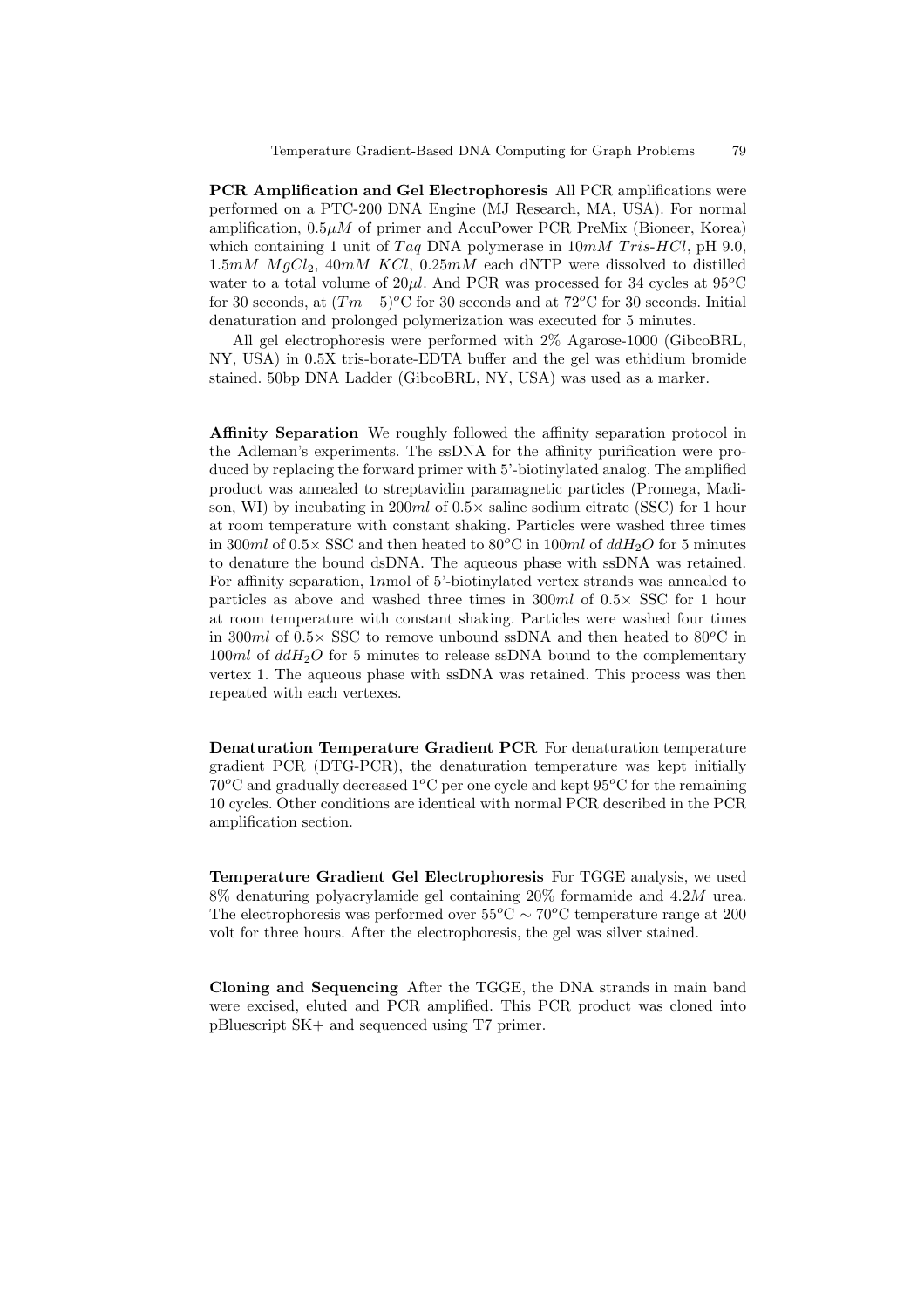

<span id="page-7-0"></span>**Fig. 3.** Gel electrophoresis on a 2% agarose gel. The lanes contain: lane M denotes DNA size marker (50 bp ladder), (A) lanes 1,2: first ligation result, lane 3: oligomer mixture, (B) lane 1: second ligation result, (C) lanes 1,2: first PCR with  $V_{out}$  result, (D) lane 1: second PCR with  $V_{in}$  result

# **4 Results and Discussion**

# **4.1 Random Path Formation and Size Sieving**

The start point to solve TSP is generating initial pool, random path formation. Searching a correct solution in the candidate pool is an important step to solve the problem. However, more generation of the possible solution in the candidate pool is readily achievable if we utilize the advantages of molecular computing. The reaction rate of biochemical reaction is related with the reaction constant and the reactant concentrations. Therefore, concentration gradient can be useful to obtain the correct solution. This approach was already tried by [\[18\]](#page-11-8). By increasing the concentration of DNA sequences of smaller weights and vice versa, paths which contains a smaller sum of weights will be more frequently generated. In our work, the concentration gradient was only a tool to generate more possible solutions.

The hybridization and ligation results are shown in Fig. [3](#page-7-0) (A). Compared with the oligomer mixture, the ligated DNA strands became elongated. But,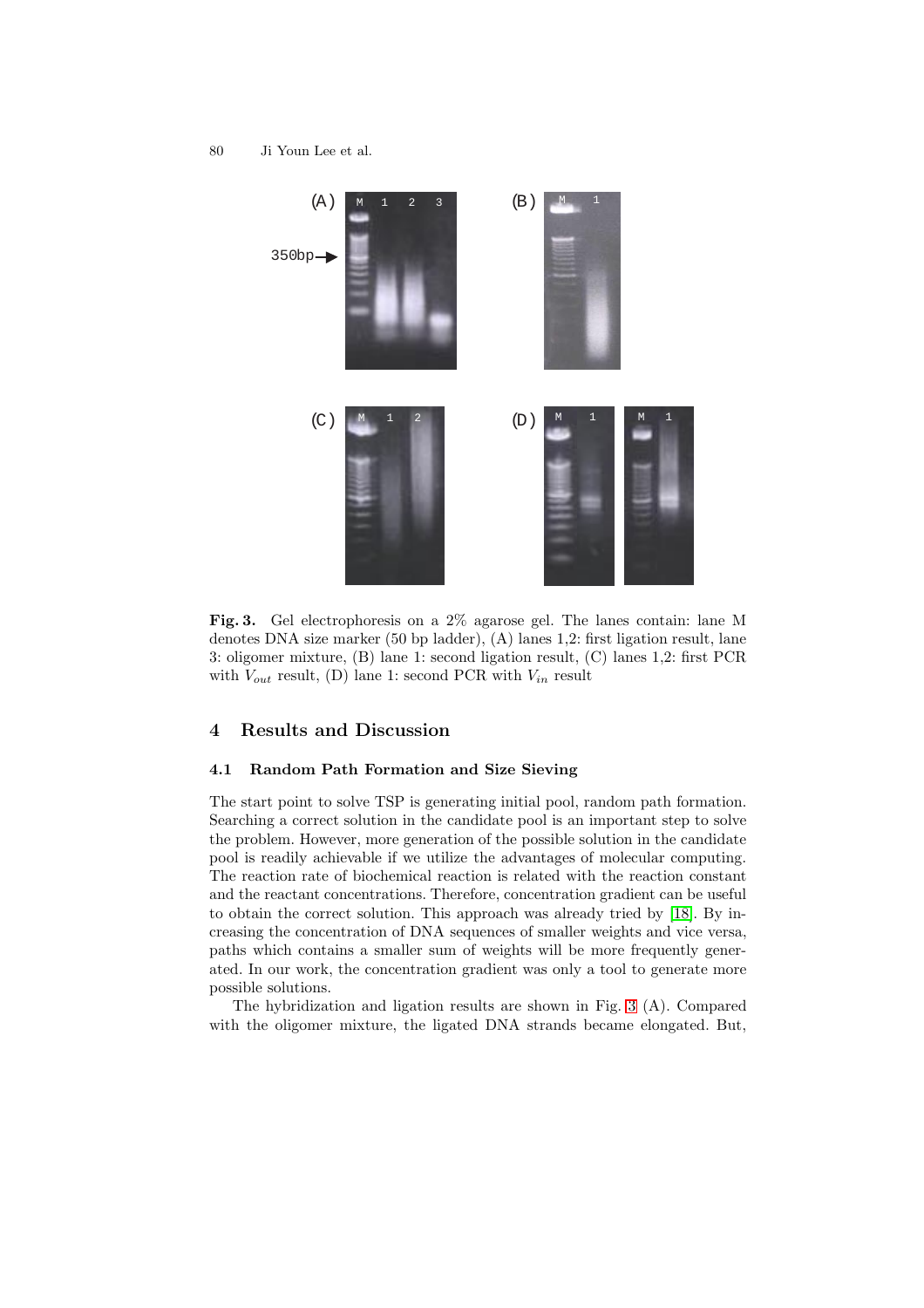there are few copies around the 300 bp that indicates the length of paths including 8 vertexes. So we executed the ligation reaction again and obtained an upper shifted ligation product as shown in Fig. [3](#page-7-0) (B). However, still shorter DNA strands mainly occupy the ligation product. Ligation is an essential step to generate random paths, so efficient ligation is needed to produce DNA strands long enough to solve large problems.

#### **4.2 PCR with In and Out Vertex and Affinity Purification**

After the hybridization and ligation, double-stranded DNAs with sticky ends were generated. We cannot use the primer pair because the start and the end point are identical in TSP and the primer pair is exactly complementary to each other. So we executed PCRs with only one primer. First, we executed PCR with a primer that is complementary with the end vertex (vertex 0). Blunt-ended double-stranded DNAs that end with the vertex 0 will be generated by this PCR. Subsequently, we executed the second PCR with vertex 0, and we could amplify the DNAs that start with vertex 0. We sieved the PCR product by 2% agarose gel electrophoresis (Fig. [3](#page-7-0) (C), (D)). The second PCR product appeared in several bands in the gel. We excised and eluted the band around 300 bp and amplified with 5'-biotinylated vertex 0 as a primer. The amplified product was used in the following affinity separation with streptavidin paramagnetic particles.

#### **4.3 Denaturation Temperature Gradient PCR**

The DNA strands that passed the implementation procedures up to step 6 have the same length and contains same oligomer segments. So, they have similar characteristics and cannot be easily separated. However, we designed the weight sequence to have different GC content, so the Tm of the correct solution is the lowest among the candidate solutions. Therefore, if we decrease the denaturation temperature to a certain level, mainly DNA strands of correct solutions will be denatured at that temperature, and be amplified. As the denaturation temperature increases, other DNA strands also will be amplified. But the amount of correct solutions will be exponentially increased cycle by cycle, and occupy the major part of the solution.

By simple modification of the typical PCR, we can amplify the correct solution and detect it easily. We can show the effectiveness of DTG-PCR by the relative amplification in Fig. [4](#page-9-0) (A). Shorter DNA strands in the lane 2 are more amplified by DTG-PCR when compared with the normal PCR product in the lane 1 (See the boxed area in Fig. [4\)](#page-9-0). After the DTG-PCR, we obtained the DNA strands as shown in amplification in Fig. [4](#page-9-0) (B). This band might contains four different DNA strands of the possible Hamiltonian paths,  $0 \rightarrow 1 \rightarrow 2 \rightarrow 3 \rightarrow 4 \rightarrow$  $5 \rightarrow 6 \rightarrow 0$  (the sum of weights: 21)',  $0 \rightarrow 1 \rightarrow 6 \rightarrow 5 \rightarrow 4 \rightarrow 3 \rightarrow 2 \rightarrow 0$  (31)',  $0 \to 2 \to 1 \to 3 \to 4 \to 5 \to 6 \to 0$  (27)',  $0 \to 2 \to 3 \to 4 \to 5 \to 6 \to 1 \to 0$ (31)'. Those strands have the identical length, and they cannot be separated by normal gel electrophoresis. However, we can separate these strands by the temperature gradient gel electrophoresis (TGGE), because they have distinct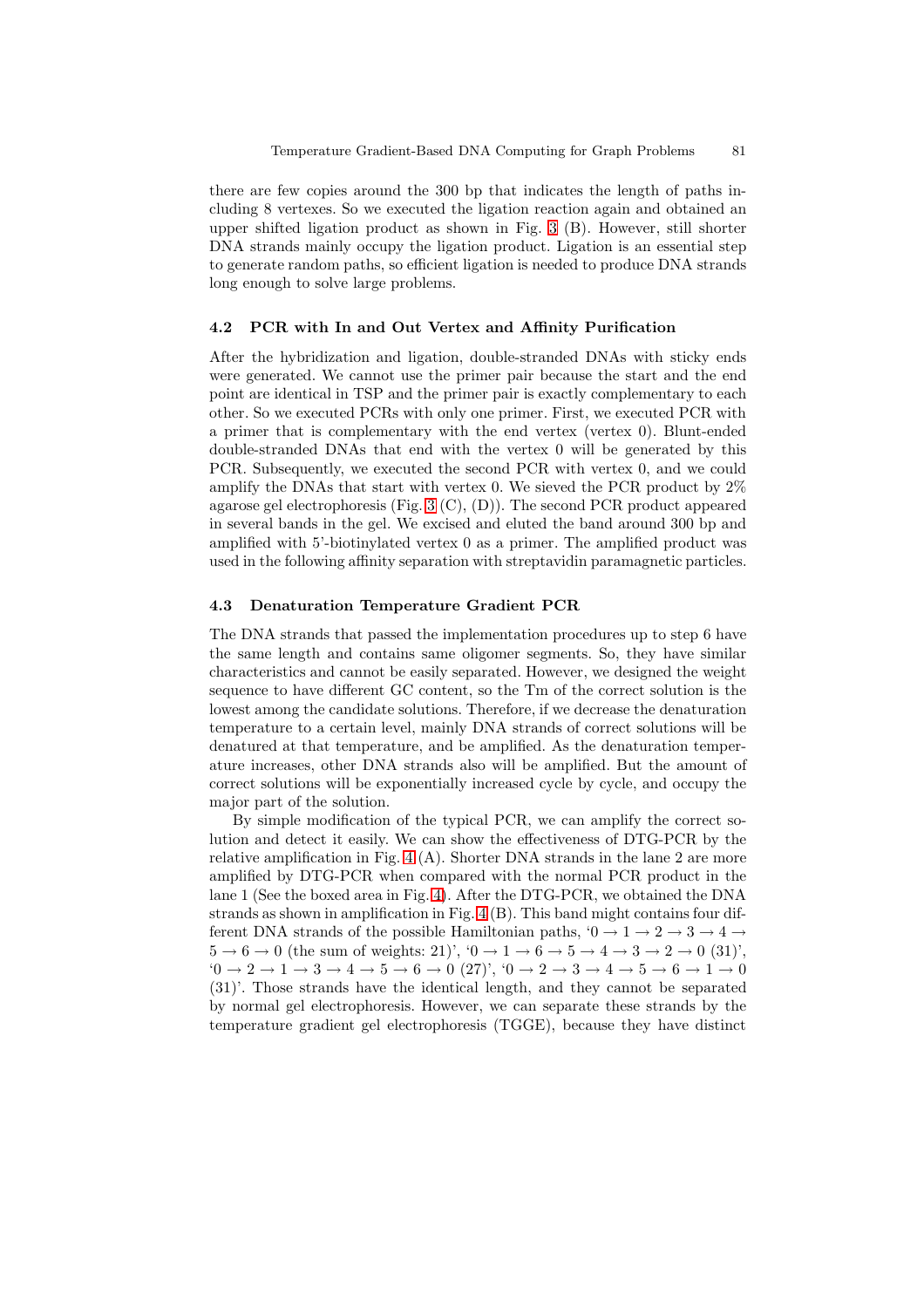

<span id="page-9-0"></span>**Fig. 4.** Gel electrophoresis on a 2% agarose gel. The lanes contain: lane M denotes DNA size marker (50 bp ladder), (A) lane 1: normal PCR result, lane 2: DTG-PCR result, (B) lane 1: the final DTG-PCR result, (C) TGGE separation of solutions

melting behaviors. Similar work has studied using denaturing gradient gel electrophoresis (DGGE) [\[3\]](#page-11-16).

# **4.4 Temperature Gradient Gel Electrophoresis and Sequencing**

TGGE is analogous to DGGE and it is based on the correlation of the melting characteristic of a DNA strand. TGGE is an extremely sensitive method and even fragments differing in only one nucleotide in sequence can be separated by TGGE. Usually this property was used to detect point mutations. But we utilized this electrophoresis method to separate the correct solution from other possible Hamiltonian paths. The GC content of the strands varies from 40.67% to 44.00%, and the melting temperature of the DNA strands are respectively 84.80*<sup>o</sup>*C, 86.51*<sup>o</sup>*C, 85.68*<sup>o</sup>*C, 86.62*<sup>o</sup>*C by NN model [\[ 5\]](#page-11-11) with 1M salt concentration and 10nM oligomer concentration, and 92.69*<sup>o</sup>*C, 94.05*<sup>o</sup>*C, 93.51*<sup>o</sup>*C, 94.05*<sup>o</sup>*C by GC content method. The PCR mixture containing those possible Hamiltonian paths was separated by TGGE, and one main band and other sub bands were observed in Fig [4](#page-9-0) (C). The DNA strands in main band were cloned and sequenced, and it showed that the path  $0 \to 1 \to 2 \to 3 \to 4 \to 5 \to 6 \to 0$ has the lowest cost. The sequencing result confirmed the whole experimental procedures.

# **4.5 Scalability**

The solvable problem size is restricted to the capabilities of the current biochemical tools. In case of solving TSP, PCR is the critical step in the procedure. We can amplify DNA strand of up to 40,000 bases with current PCR technology. Though considering this limitation, we can scale up to 1,000 cities problems roughly, if we apply this temperature gradient encoding method. And The another important point of scalability is the ability of separation and detection. We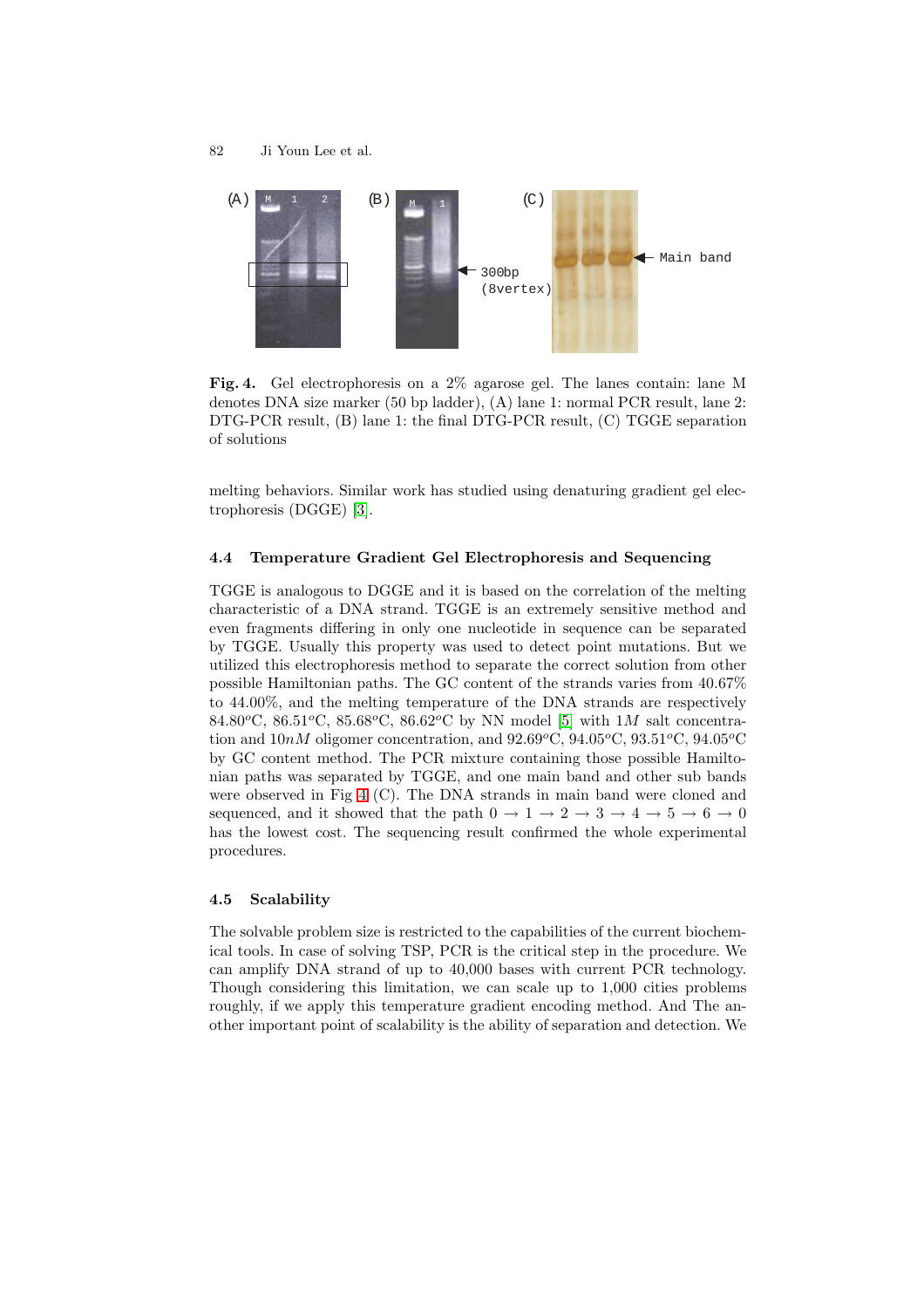can separate DNA strands whose GC content differs by 0.49 % with the current resolution of TGGE and this difference is easily achievable with our encoding method.

However, there exist some limitations in scaling up to 1,000 city problems. The first and critical problem is that it is impossible to discriminate the solutions which have the identical melting temperatures. And it is not also discriminative when there exist two solutions that melting temperature differences are not exceeding  $0.2^{\circ}C$ . The second problem is the presence of elaborate and timeconsuming implementation steps. In the experimental view, 1,000 times affinity separation is almost impossible. This is the most time-consuming step in our implementation steps. But, if we introduce the affinity separation method proposed by  $[2]$ , the affinity separation steps can be automated with high efficiency and can became easier. Other possible obstacle in our encoding method arises when the DNA strands with stable mismatches have lower melting temperature and are amplified exclusively. So the sophisticated sequence design to avoid the stable mismatches is needed.

# **5 Conclusions**

We introduced a temperature gradient method to solve the graph problems with numerical data. This method can overcome the restrictions of other encoding methods and be easily implemented by the simple modification of the existing experimental techniques. We can more strongly amplify the correct solution relatively during the reaction and the solution can be easily detected. This method drives the DNA pool to contain more correct solutions, rather than to search randomly for the correct solution in the DNA pool. We showed the feasibility of our computing method by solving the travelling salesman problem with adequate biochemical tools.

The combination of the orthogonal design of DNA sequences and denaturation temperature gradient PCR provides a novel method to solve general graph problems with weighted edges. This is applicable to any Tm-involved implementation steps to amplify low melting temperature DNA strands.

# **Acknowledgments**

This research was supported in part by the Ministry of Education & Human Resources Development under the BK21-IT Program and the Ministry of Commerce, Industry and Energy through the Molecular Evolutionary Computing (MEC) Project. The RIACT at Seoul National University provides research facilities for this study.

# <span id="page-10-0"></span>**References**

[1] L. M. Adleman. Molecular computation of solutions to combinatorial problems. *Science*, 266:1021–1024, 1994.